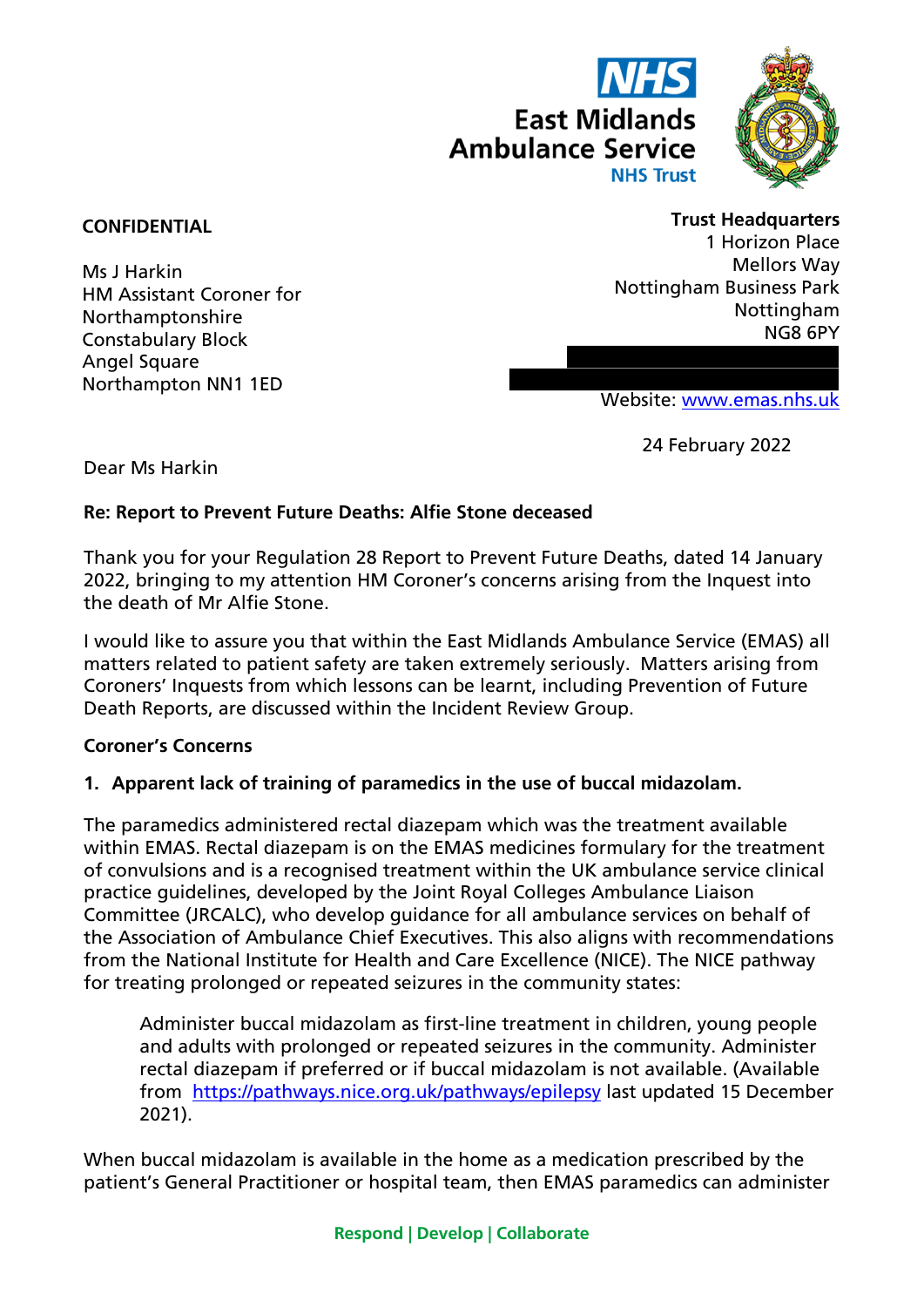this (where family/carer are unable to do so) according to JRCALC buccal midazolam guidance. This is a recent addition to EMAS JRCALC guidance which is available to EMAS staff to access as an 'App' on their phone, iPad or other electronic device. It is to be added to the EMAS Scope of Practice Policy to ensure clarity for paramedic staff that they can administer within EMAS guidance.

Buccal midazolam comes as a pre-filled oral syringe with the dose prescribed by the doctor according to the child's age. Each outer container has two or four doses and contains a patient information leaflet with clear instructions and illustrations as to how to administer a dose. Please see enclosed summary of product characteristics for Buccolam from medicines.org.uk (ENC). The buccal route will be familiar to paramedics as we administer other medicines by this route.

As registered healthcare professionals, paramedics are responsible for their own continued professional development according to standards of continuing professional development specified by the Health and Care Professions Council and so should ensure they are competent in the recognition of epileptic seizures and the treatments they can administer.

In the case of Alfie Stone, neither the Emergency Operations Centre (EOC) nor the attending responders were informed that buccal midazolam was available within the home for emergency treatment and so rectal diazepam was administered according to local and national guidance.

Following a review of the concerns raised in the PFD notice received on 19 January 2022, the concerns relating specifically to midazolam will be discussed at the Medicines Governance Group in February 2022 to assess the impact of adding buccal midazolam to the EMAS medicines formulary. The impact will consider treatment effectiveness, timely access to midazolam on Trust ambulances as it will need to be securely stored in a cabinet only accessible by controlled key access and it may take longer to access in an emergency (due to this being a Schedule 3 controlled drug within the Misuse of Drugs Regulations 2001) and alternative treatments.

The Medicines Governance Group will develop an action plan that will consider training for all staff who would access and administer buccal midazolam in an emergency, as well as staff who may need to access and administer buccal midazolam not supplied by EMAS but held at the patient's home or other facility.

Buccal Midazolam is on the agenda for the February Medicines Management Group, which is attended by senior Medical, Pharmacy and Quality leads. The intended timeline will be to start the process in April 2022, on the transition from our current anti-convulsant medication to Buccal Midazolam along with the legal processes we need to adopt to carry out this transition within the legal frameworks for this medication. The HM Coroner will be kept updated throughout this process.

### **2. No other form of oxygenation attempted such as bagging or the child being taken earlier to the ambulance to secure and deliver oxygen.**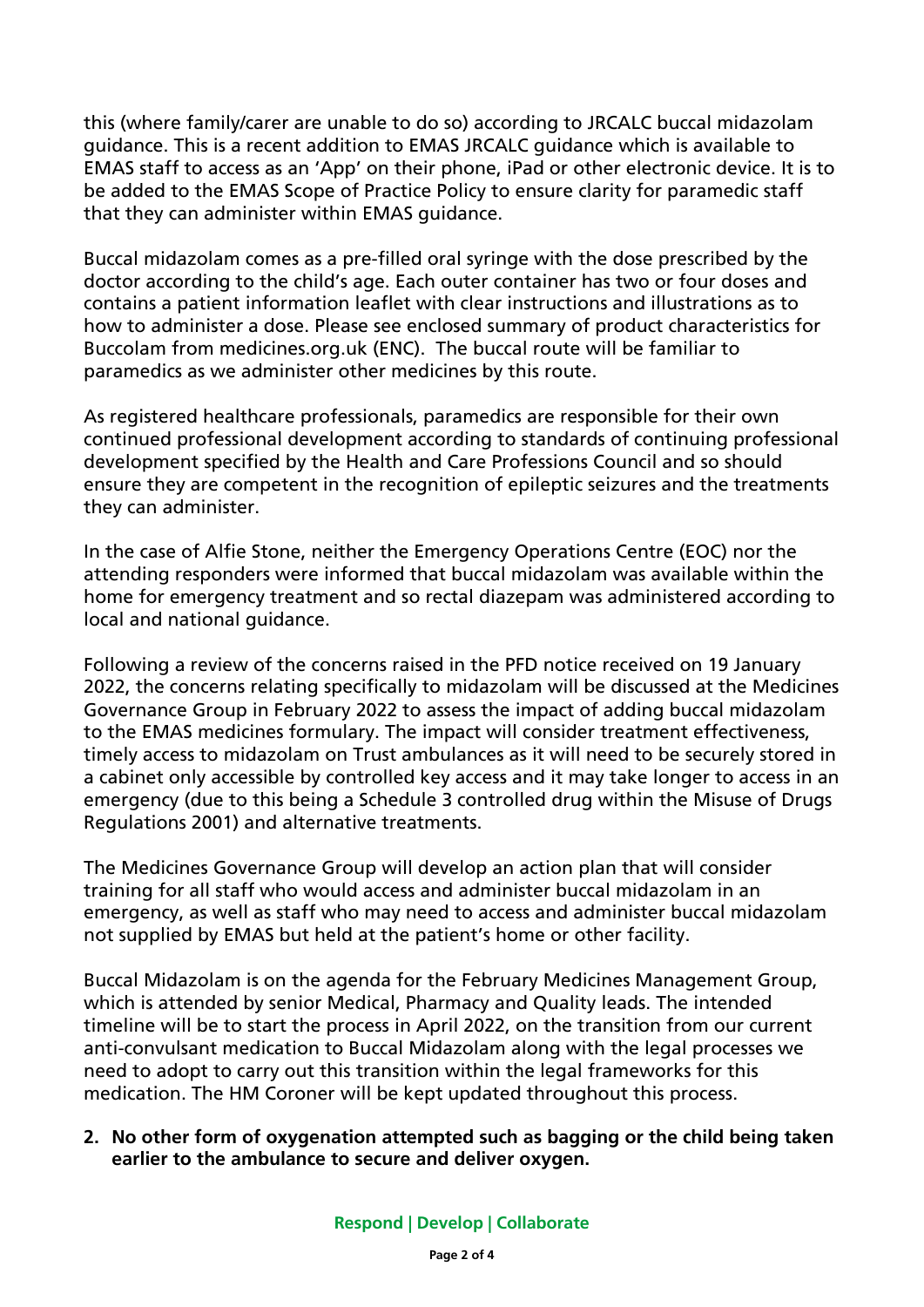In order to transport Alfie from his room down the stairs to the ambulance it would be technically challenging to ensure safe transfer and continual bagging of Alfie. EMAS accepts that it would have been beneficial to have maintained oxygenation via face mask during transfer to the ambulance from his bedroom. Following the outcome of this inquest, EMAS is keen to learn and embed lessons to ensure that all clinicians are reminded of the need to maintain oxygenation during the transfer of patients that are fitting. This will be covered in the bulletin stated below under question 3. to address seizure management, the HM Coroner will be provided with a copy of this bulletin when issued to our frontline staff.

### **3. No suction attempted, and the question was not asked of the parents as to whether the child had vomited.**

When the crew arrived with Alfie he was conscious, alert and conversing. Whilst they were present Alfie started to fit, he did not vomit in the crew's presence and therefore there was no requirement to utilise the suction unit. However, as part of learning from events a clinical bulletin reinforcing a systematic approach to seizure management and aspiration will be developed to enforce best practice. The bulletin will be made available to the HM Coroner with an anticipated date of the 7 March 2022.

#### **4. No evidence of training to the paramedics who attended and gave evidence, following an independent Serious Incident Report and its agreed recommendations.**

As in point 1 above, EMAS provides rectal diazepam (and intravenous diazepam) for the treatment of convulsions and both are recognised treatments within the UK ambulance service clinical practice guidelines, developed by JRCALC, and within NICE guidance. Due to the discontinuation of diazepam rectal tubes 2.5mg, EMAS made a recommendation at its Medicines Governance Group in November 2021 to gather data and build a business case regarding a move to buccal midazolam, liaising with other Ambulance Trusts.

The business case will be brought to the Medicines Governance Group in April 2022. The aim would be to introduce buccal midazolam across EMAS within the next 6 to 12 months following appropriate review and oversight from the Clinical Governance Group. When midazolam is added to the Schedule 17 exemption list of the Human Medicines Regulations which is expected during 2022, this will speed up the governance and approval process.

In addition, the EMAS Trust Pharmacist is working with JRCALC and Specialist Pharmacy Service to ensure that neonates under the age of three months are included within the national patient group direction (PGD) and JRCALC guidance to enable treatment for those who do not have an epilepsy passport or treatment prescribed within the home who may present to emergency services with convulsive status epilepticus in the community.

The updated guidance, national PGD and learning from this PFD will also be shared across the Ambulance Pharmacists Network, a network of pharmacists from all